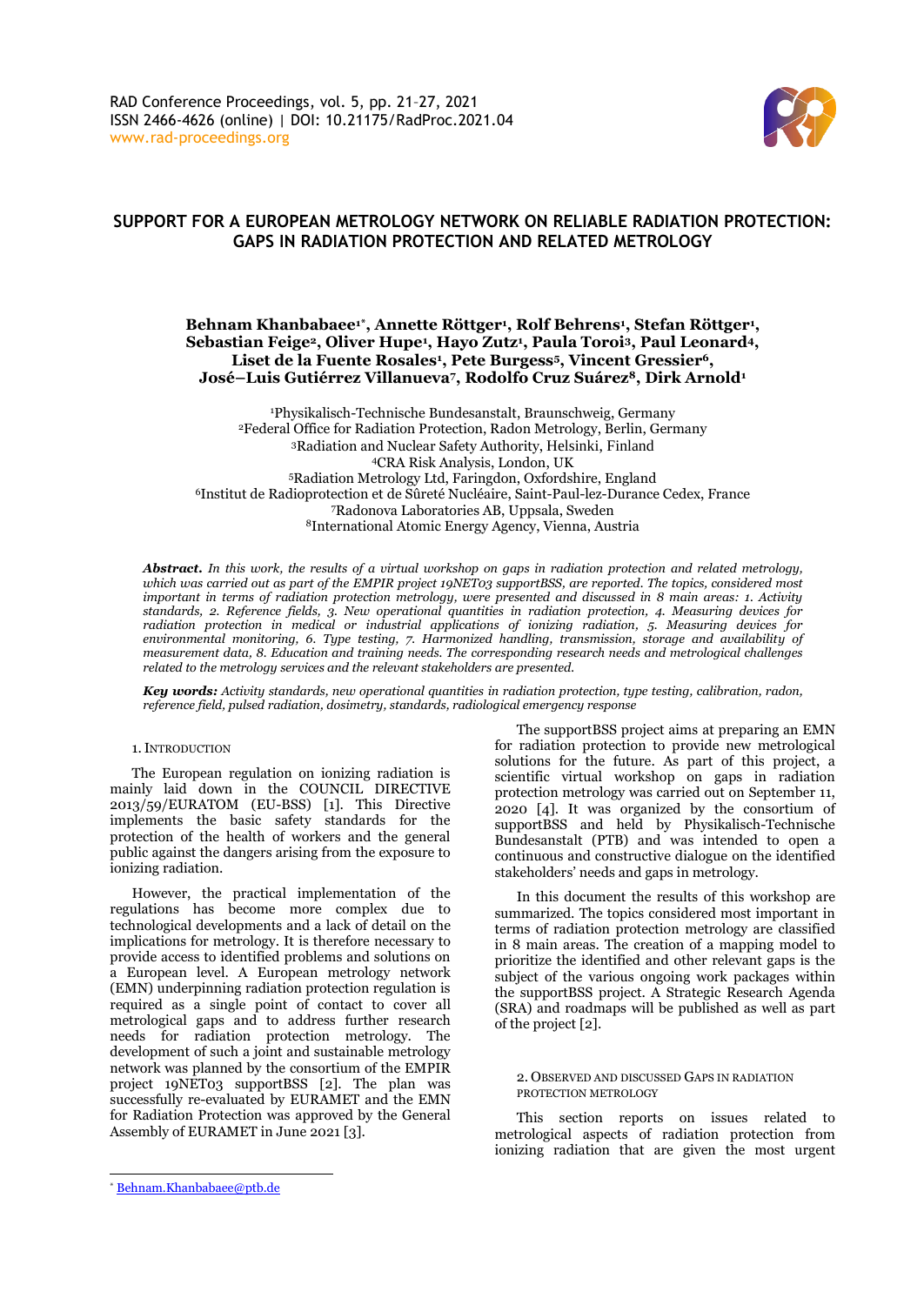priority by the relevant stakeholders and the metrological communities involved. The following topics were presented and discussed in various focus groups during the workshop.

### *2.1. Activity standards*

In the area of activity standards, the following gaps in radiation protection were identified with regard to the lower limit values and reference values, both resulting from the legislative tasks according to EU-BSS, as well as new radioactive sources in nuclear medicine. They result in special requirements for calibration and activity standards.

### *2.1.1. Lower limit values*

The determination of the activity of <sup>137</sup>Cs, <sup>134</sup>Cs, <sup>144</sup>Ce, <sup>106</sup>Ru, <sup>125</sup>Sb, <sup>152</sup>Eu, <sup>154</sup>Eu, <sup>95</sup>Zr, <sup>60</sup>Co, <sup>241</sup>Am, <sup>239</sup>Pu,  $238$ Pu,  $99$ Sr,  $222$ Rn starting at a few Bq up to higher activities requires activity standards for calibration in the same small order of magnitude to derive the characteristic limits (decision threshold, detection limit). This is followed by the assessment of characteristic limits for nuclide mixtures.

A special regard should be paid to  $222$ Rn calibration standards due to the low activity level allowed by legislation. For <sup>222</sup>Rn in indoor air the legally permissible activity limit values are in the range 100 Bq/m<sup>3</sup> to 300 Bq/m<sup>3</sup> . This is too low for decaying primary gas standards. During the first intercomparison in the EMPIR project MetroRADON, there have been many unresolved differences in the results so far [5]. Further studies and comparisons are still needed. For the activity range 1 Bq/m<sup>3</sup> to 100 Bq/m<sup>3</sup> of <sup>222</sup>Rn in outdoor air, a standard is needed for the radon trace method in climate change observation (greenhouse gases). This is a new challenge for the ongoing EMPIR project traceRadon [6-7]. The metrological gap in traceability chain for the radon concentration and radon flux measurement results to missing radon and radon flux maps for radiation protection in line with EU-BSS [7].

### *2.1.2. Reference values*

For the activity determination of <sup>222</sup>Rn, <sup>238</sup>U, <sup>234</sup>U,  $228Ra$ ,  $226Ra$ ,  $210Pb$ ,  $210Po$  and 3H in drinking water, the validation of the radiochemical procedure is needed. There is a distinct lack of Certified Reference Materials (CRM) for a wide variety of environmental samples. Traceability for real chemical compositions and matrix-specific procedures is required. The corresponding metrological needs are:

- Gross  $\alpha$  and  $\beta$  activity concentration (Bq/l)
- Specific radiochemical procedures, e.g., for nuclide-specific determination
- Activity concentration of  $222Rn$  in water (Bq/l)
- Covering chemical influences by non-radioactive components.

These are new challenges for a project in the upcoming EPM (European Partnership on Metrology) programme [8] or EURAMET Partnership Call [9].

#### *2.1.3. New radionuclides*

In nuclear medicine, more and more new complex radionuclides such as <sup>223</sup>Ra, <sup>211</sup>At, <sup>213</sup>Bi, <sup>225</sup>Ac, <sup>224</sup>Ra are used today. They lead to new metrological requirements for calibration as well as to the availability of activity standards for new radionuclides, accompanied by radiation protection issues. The most important metrological challenges in this area are:

- Short half-life down to less than 1 hour that causes a rapid change in activity during calibration measurements and the transport to a customer
- **Impurities**
- Large dynamic range Bq to GBq
- Nuclear decay data (half-lives, emission probabilities) have high uncertainties

#### *2.2. Reference fields*

In the area of reference fields, the complexity results from extended radiation practices and new technological developments, for example pulsed radiation fields in medical, industrial and technical applications. The increased use of pulsed radiation fields is enormous: counting only the therapy units, there are 12,309 linacs in 151 countries (data from Ref.  $[10]$  on  $9/3/2020$ . In the following, the resulting gaps in radiation protection metrology in photon and neutron reference fields are shown.

### *2.2.1. Photon reference field*

The main metrological gaps related to photon reference fields are summarized in the following topics:

### *2.2.1.1. Pulsed radiation with pulse durations in µs or shorter and with high dose rate during the radiation pulse*

For several applications, the difference between real fields in radiation protection, pulsed fields, and available continuous reference fields at National Metrology Institutes (NMIs)/ Designated Institutes (DIs) aiming at the calibration and characterization of measuring devices creates problems not only for practical individual monitoring, but also for a dosimeter development, for the authorities and regulatory bodies.

### *2.2.1.2. Limitation of calibration fields that represent realistic conditions (pulsed fields, mixed fields, high energy, high dose rate)*

In addition to classic, continuous reference fields, applications with a need for new types of reference radiation fields are increasing. Therefore, the availability of reference fields with realistic conditions, such as pulsed radiation, high energies, high dose rates and mixed particles is crucial.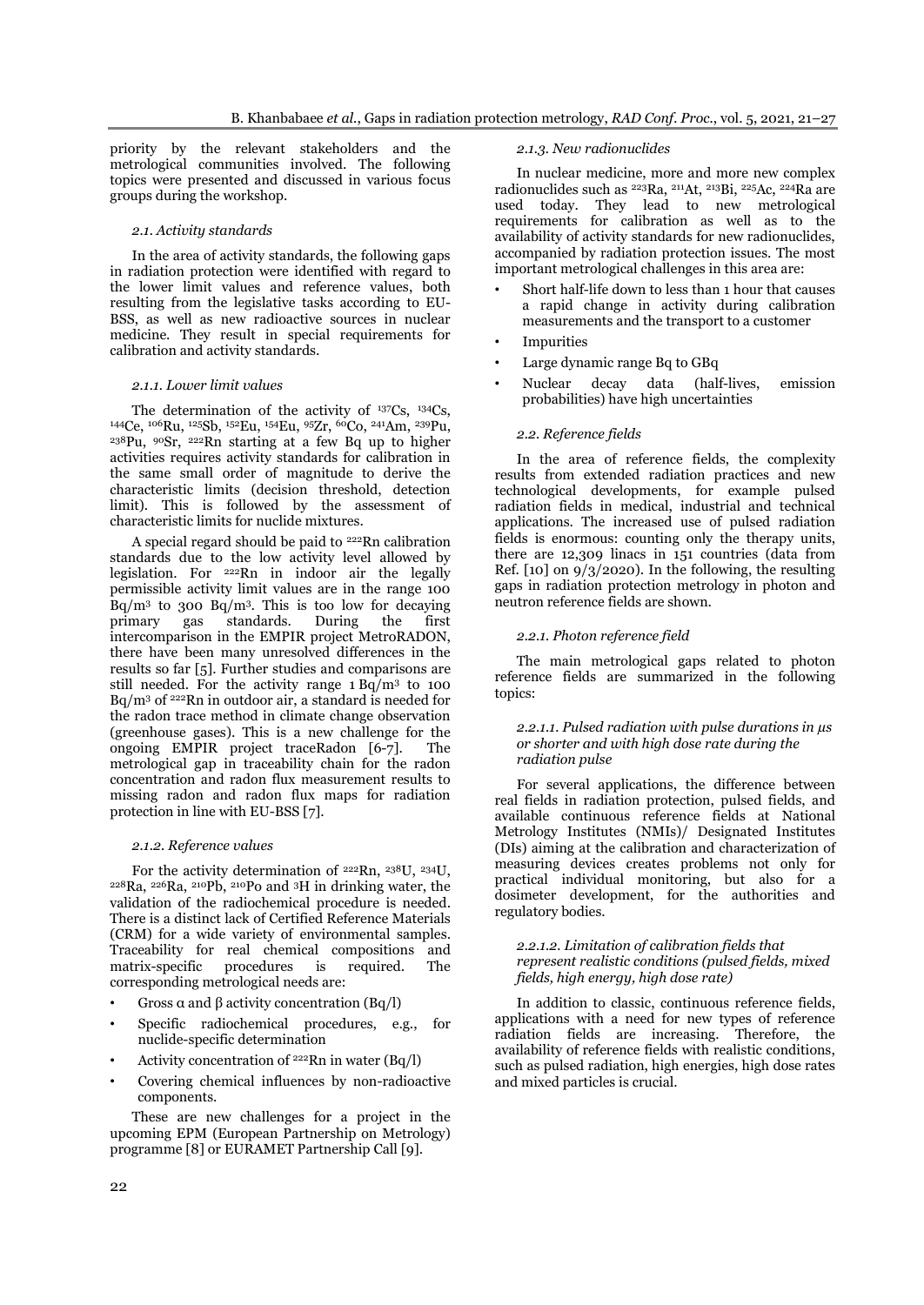*2.2.1.3. Traceable measurements and characterized dosemeters for radiation protection at accelerator facilities (linacs)*

The shielding of accelerators facilities (e.g., clinical linacs with energies up to 20 MeV or higher) must be approved by the relevant authority. The corresponding metrological needs are:

- The suitability of area dosemeters for this purpose, e.g., measuring in presence of high energy and pulsed radiation fields needs to be approved.
- Corresponding reference fields are needed.

These are challenges for the ongoing project at PTB department radiation protection dosimetry to set up such a reference field [11].

#### *2.2.2. Neutron reference field*

The most important metrological gaps corresponding to neutron reference fields, are dealt with in the following topics:

### *2.2.2.1. Difficulties in neutron dosimetry due to lack of resources to characterize dosemeters in realistic fields*

There is a need for new high-energy neutron reference fields for characterizing measuring devices for medicine, flight dosimetry and space applications.

#### *2.2.2.2. Simulated workplace neutron fields satisfying the requirements of ISO 12789*

Because the strong energy dependence of the response of neutron dosemeters, simulated workplace fields with broad realistic energy distributions are needed, complying the requirements of ISO 12789:2008 *Simulated Workplace Neutron Fields*. The qualified individual monitoring is also dependent on a good infrastructure for characterizing these measuring instruments in realistic conditions.

### *2.2.2.3. Lack of operating neutron reference fields in epithermal (0.5 eV - 1 keV) energy region*

There is currently no reference field available for epithermal neutrons while radiation protection measuring devices show strong discrepancies in this energy range [12]. Epithermal neutron reference fields are required for the quantification and development of new devices.

#### *2.3. New operational quantities in radiation protection*

In the area of new operating quantities in radiation protection according to ICRU Report 95, the following metrological gaps were identified when they become legal quantities [13].

### *2.3.1. Characterisation of scattered radiation*

There is a need for the characterisation of scattered radiation fields at typical workplaces for photon energies below 60 keV, as many workplaces in medicine will have lower mean energies and many

instruments could not respond correctly in this angular and energy range. This is already the case for the current phantom based radiation protection quantities. For many workplaces, the spectra of scattered radiation are unknown. The directional distribution of the radiation incident on the dosemeter is even less well known. These characteristics of the radiation field could play a crucial role in deciding the suitability of dosemeters. Fortunately, there are already some devices for accomplishing this task [14, 15]. One of them is based on scintillation crystals in connection with a Geiger-Mode avalanche photodiode array. It was developed at PTB especially for this purpose [15].

#### *2.3.2. Modification of standard*

Before the new quantities are legally enacted, all relevant standards must be adapted to the new quantities. This is more relevant at the international level, i.e., especially at ISO and IEC but at the European and national level, too.

#### *2.3.3. Modification of dosemeters for new quantities*

In general, it is expected that the necessary modification of dosemeters required for the proposed new quantities will be possible but not trivial and, therefore, requiring a significant amount of time, resources and budget. A need for research, especially for personal and area dosemeters for low energies and for low cost dosemeters, is identified. The market for dosemeters is small, so a strong need for supporting projects is expected to ensure the availability of dosemeters fulfilling the requirements at the time of the introduction of the new quantities.

### *2.3.4. Instruments for beta radiation*

There is a need for research on survey instruments for beta radiation. Especially in the field of brachytherapy beta sources, but also in other fields of medicine, industry, and research.

### *2.3.5. Testing under Non-Charged Particle Equilibrium (Non-CPE)*

Type testing and calibration in photon reference radiation fields will still be possible under Charged Particle Equilibrium (CPE), however, in realistic situations the electron component is unknown and it can be expected that in certain situations such as rather high energy photon fields CPE is not present leading to dosemeter use at Non-CPE conditions. Therefore, there is a need for research into workplace fields for electron, photon and neutron components separately.

### *2.4. Measuring devices for radiation protection in medical or industrial applications of ionizing radiation*

In the area of measuring devices for radiation protection in medical or industrial applications of ionizing radiation, the gaps in metrology were presented in the following topics: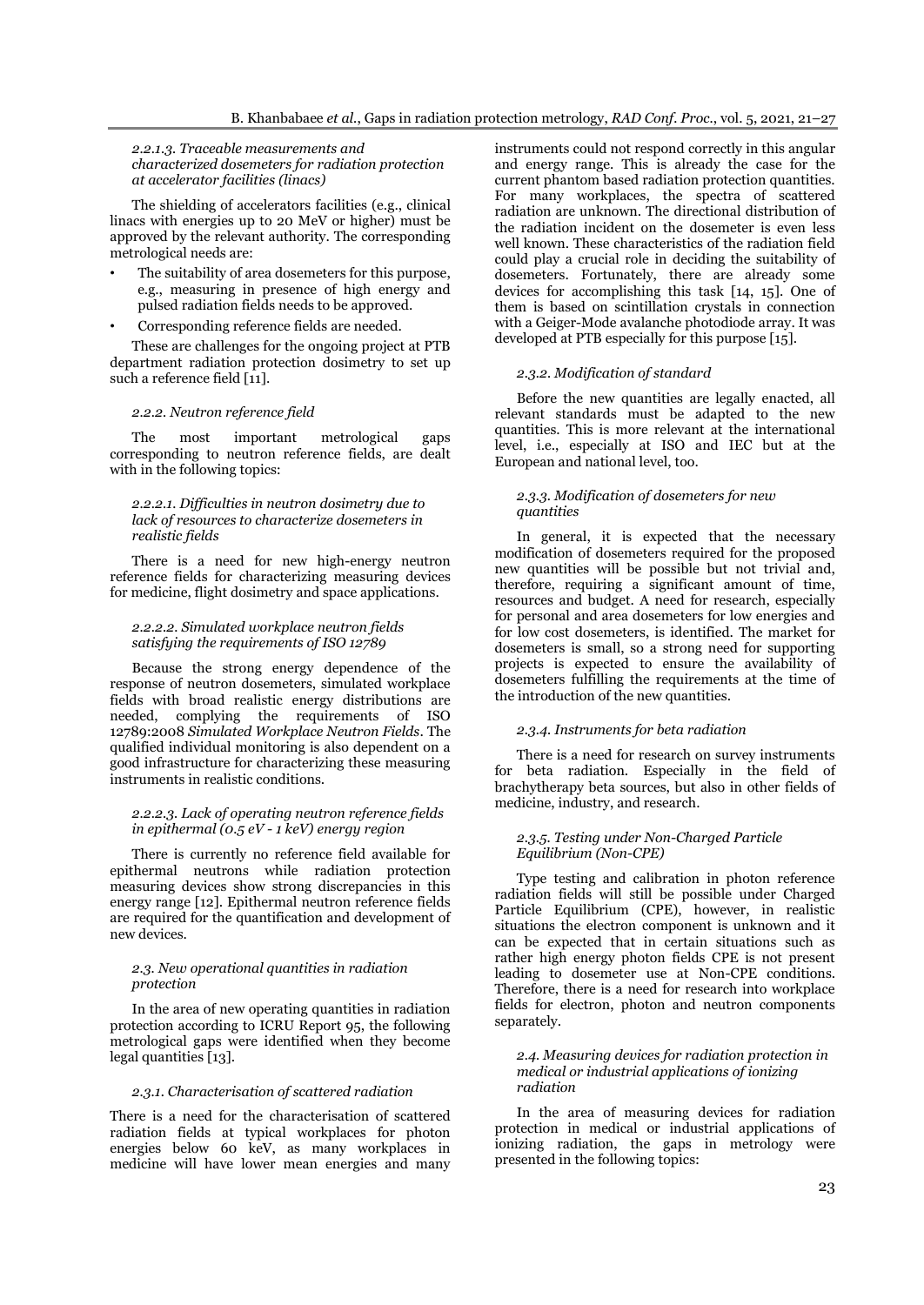# *2.4.1. Pulsed radiation*

Developments of suitable dose measuring devices for pulsed radiation and for low energies are needed.

### *2.4.2. Radon metrology*

- There are only a limited number of suppliers of primary Radon gas standard: in Europe recently LNHB, METAS, PTB
- In Europe, only 2 NMIs (Austria, Ukraine) realize the relevant measured <sup>222</sup>Rn activity concentration in air.
- Accredited calibration laboratories suffer from a lack of interlaboratory comparisons on a similar metrological level (see Figure 1).



Figure 1. Traceability chain for the determination of an exposure to <sup>222</sup>Rn activity concentration. The basic units (s, m, mol) are realized by an NMI. The derived units (Bq, m3) may be realized by an NMI but have to be at least traceable to an NMI. The length of the traceability chain influences the total uncertainty at the laboratory level [16].

### *2.4.3. Large variability of equipment*

- At least minimum requirements (radiological, e.g., IEC and others e.g., for CE approval) with regard to the definition of "medical device" must be specified, especially in the area of activity and surface contamination measurement no IEC standards exist.
- End-user guidance is needed to assist in the use of the equipment and its calibration.

### *2.5. Measuring devices for environmental monitoring*

In the area of measuring devices for environmental monitoring, apart from the topics investigated above and below (see 2.1 to 2.4 and 2.6 to 2.8), a special metrological gap was identified in the following topic:

### *2.5.1. Thoron (<sup>220</sup>Rn) - underestimated in the big shadow of Radon?*

The most important metrological gaps result from the legal requirement according to EU-BSS for exposure to radon and thoron in indoor areas, in workplaces, apartments and other buildings.

- No NMI realizes the activity concentration of <sup>220</sup>Rn in air or potential alpha energyconcentration of thoron progenies.
- A traceability for a thoron progeny atmosphere is yet not available (there are only some experiences of PTB, some recent activity at BfS and in the frame of the RadoNorm Project [17]).

# *2.6. Type testing*

In the area of type testing, where the harmonization of national requirements with international standards (IEC and ISO) and radiation protection legislation is required, the metrological gaps in the following topics were identified:

### *2.6.1. Radon in regulation*

- Harmonization of dose conversion factors is necessary in order to have a harmonized basis for the risk assessment. Furthermore, the mandatory application of ICRP 137 (Occupational Intakes of Radionuclides) is a significant step of harmonization. ICRP 137 is not a regulatory document and therefore non-mandatory for EU countries.
- Radon mitigation standards are missing, e.g., which procedures / strategies are to be used at which dose or concentration - standards only for measurements (devices / procedures).
- Different conversion coefficients for radon concentration are used for workers and the public. There is a gap for persons working from home instead of working in the office, which became more usual during the COVID-19 pandemic: Which coefficient should be applied?"
- Despite of radon being an important topic in the EU-BSS, the degree of awareness of radon, its risks, measurement methods and mitigation techniques varies tremendously in the EU member states.

### *2.6.2 Approval of radon instruments*

Taking into account the metrological control for the approval of radon devices (type testing), the following gaps were identified:

### *2.6.2.1. Missing official measurement regulations*

- No technical infrastructure (independent inspection bodies) exists for carrying out type tests specified in IEC 61577 *Radiation protection instrumentation - Radon and radon decay product measuring instruments.*
- In turn, no measuring instruments available on the market can pass the test to prove conformity with the requirements of IEC 61577.

### *2.6.2.2. Missing of standards for radon measurement and calibration*

There is no harmonised calibration procedure for radon measurements and calibration monitors (up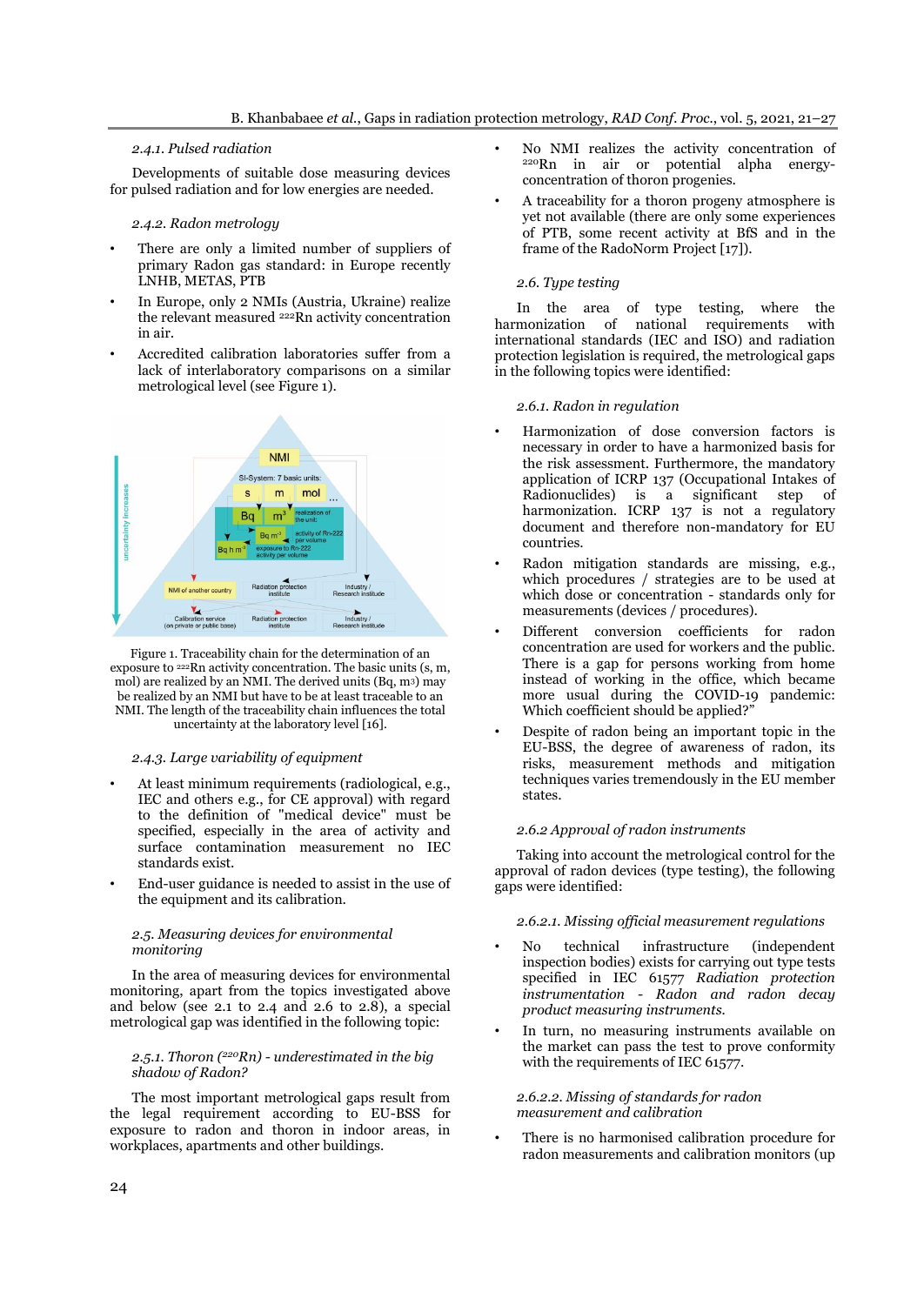to now: MetroRADON [5]). Related ISO standard is missing.

- ISO 11665 *Methodologies for initial and additional investigations of radon in buildings* does not take into account the latest state of the art of measurement instrumentation and the possibilities offered.
- Standards for the measurement of radon in soil activity concentration and radon exhalation rate are missing.

### *2.6.3. Standards for similar measuring tasks contain extremely different requirements*

Harmonization is needed (see Figure 2): there are IEC standards for similar measuring tasks that contain different requirements that must be harmonized.



Figure 2. Standards for dosemeter and dosimetry systems [18]. Red rectangles show areas in need of harmonization.

# *2.7. Measurement data*

In the area of harmonized handling, transmission, storage and availability of measurement data, gaps were identified in the following topics:

# *2.7.1. Emergency response*

- Large amounts of data have to be processed in emergency situations. There are no training courses or tools for this. It should be possible to map pollution in food, the environment and water.
- Environmental transfer processes are important in emergency situations. Here is a large research need (e.g., short term exchange from earth to sea, but also long-term radioecological behavior).

# *2.7.2. Radon metrology*

The lack of a qualified central information platform for radiation protection institutes and calibration services with their capabilities is identified as an important gap that can be remedied by the EMN.

# *2.8. Education and training needs*

In the area of education and training needs, the metrology gaps in the subject area of metrological competence and training in radiological/nuclear emergency response were presented.

### *2.8.1. Metrological competence*

Radiation protection metrology requires specific competences, which are, however, not well defined, and verification of the competence is not consistent. Therefore, there is a need to harmonize the qualification of radiation metrologists on a national/international level. This has posed the following challenges:

- What competences can be obtained at graduate level? How to get young people interested in radiation metrology? Are new approaches needed: video material, Youtube? How to organize practical training?
- How to get specific education/training on radiation metrology? In most countries it is not efficient to establish a national educational system specifically for radiation metrology. Therefore, European cooperation would be rational.
- It should be investigated what educational resources are already available and if they could be utilized more broadly. For example, existing educational material could be centrally collected.

### *2.8.2. Radiological emergency response*

In this area, the following topics were brought into focus during the workshop.

- How to involve people with local knowledge e.g., farm managers, local representatives?
- Lack of competence and ability to respond to radiological and/or nuclear emergency situations, lack of staff, lack of resources (suitable equipment and suitably trained technicians and scientists to perform internationally accepted calibrations).
- The actual methods of dose assessment need to be harmonized. A combination of bioassay, biodosimetry, electron paramagnetic resonance and other retrospective dosimetry methods may be involved.
- For field monitoring during the emergency response, the detector/equipment response would need to be adjusted for reliable measurements when measuring high dose rate immersed in a radioactive plume, or when a high concentration of activity is deposited on surfaces. Normally the detector/equipment calibration does not consider those situations.
- There is a need for simulated fields for emergency environment monitoring and NORM measurements.

# 3. SUMMARY AND CONCLUSION

The most important metrological gaps in radiation protection and related areas are presented and discussed here. They were identified during the scientific stakeholders' workshop and opened a continuous and constructive dialogue on needs and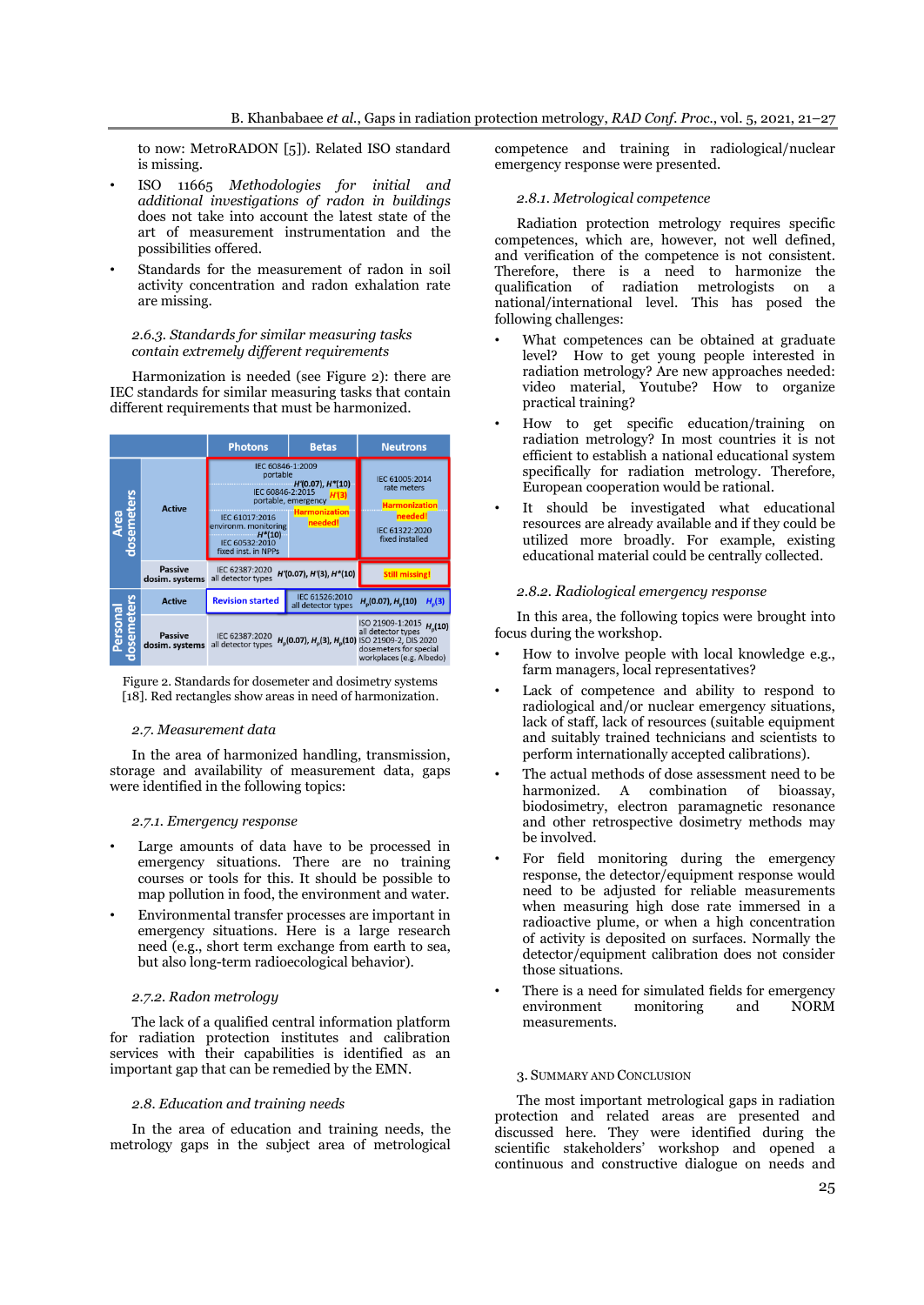gaps in radiation protection metrology. The topics were discussed in eight main areas: 1. Activity standards 2. Reference fields 3. New operational quantities in radiation protection 4. Measuring devices for radiation protection in medical or industrial applications of ionizing radiation 5. Measuring devices for environmental monitoring 6. Type testing 7. Measurement data 8. Education and training needs. The presentations are available under Ref. [4].

The European Metrology Network [3] for radiation protection interacts with innovative technological developments and has set itself the goal of being the central point of contact to cover the metrological needs in radiation protection and to find the metrological solutions to better protect European citizens against the dangers arising from exposure to ionizing radiation.

*Acknowledgements: The paper is a part of the research done within the project supportBSS. This project 19NET03 supportBSS has received funding from the EMPIR programme co-financed by the Participating States and from the European Union's Horizon 2020 research and innovation programme. 19NET03 supportBSS denotes the EMPIR project reference.* 

### **REFERENCES**

1. *Council Directive 2013/59/EURATOM laying down basic safety standards for protection against the dangers arising from exposure to ionising radiation, and repealing Directives 89/618/Euratom, 90/641/Euratom, 96/29/Euratom, 97/43/Euratom and 2003/122/Euratom*, Official Journal of the European Union, The Council of the European Union, Brussels, Belgium, 2013. Retrieved from:

[http://eur-lex.europa.eu/legal](http://eur-lex.europa.eu/legal-content/EN/TXT/PDF/?uri=CELEX:32013L0059&from=EN)[content/EN/TXT/PDF/?uri=CELEX:32013L0059&fro](http://eur-lex.europa.eu/legal-content/EN/TXT/PDF/?uri=CELEX:32013L0059&from=EN)  $m = EN$ 

Retrieved on: Aug. 03, 2021

2. *Support for a European Metrology Network on reliable radiation protection regulation*, EMPIR project 19NET03 supportBSS, Braunschweig, Germany. Retrieved from:

[https://www.euramet.org/research-innovation/search](https://www.euramet.org/research-innovation/search-research-projects/details/project/support-for-a-european-metrology-network-on-reliable-radiation-protection-regulation/?L=0&tx_eurametctcp_project%5Baction%5D=show&tx_eurametctcp_project%5Bcontrol)[research-projects/details/project/support-for-a](https://www.euramet.org/research-innovation/search-research-projects/details/project/support-for-a-european-metrology-network-on-reliable-radiation-protection-regulation/?L=0&tx_eurametctcp_project%5Baction%5D=show&tx_eurametctcp_project%5Bcontrol)[european-metrology-network-on-reliable-radiation](https://www.euramet.org/research-innovation/search-research-projects/details/project/support-for-a-european-metrology-network-on-reliable-radiation-protection-regulation/?L=0&tx_eurametctcp_project%5Baction%5D=show&tx_eurametctcp_project%5Bcontrol)[protection](https://www.euramet.org/research-innovation/search-research-projects/details/project/support-for-a-european-metrology-network-on-reliable-radiation-protection-regulation/?L=0&tx_eurametctcp_project%5Baction%5D=show&tx_eurametctcp_project%5Bcontrol)[regulation/?L=0&tx\\_eurametctcp\\_project%5Baction%](https://www.euramet.org/research-innovation/search-research-projects/details/project/support-for-a-european-metrology-network-on-reliable-radiation-protection-regulation/?L=0&tx_eurametctcp_project%5Baction%5D=show&tx_eurametctcp_project%5Bcontrol) [5D=show&tx\\_eurametctcp\\_project%5Bcontrol](https://www.euramet.org/research-innovation/search-research-projects/details/project/support-for-a-european-metrology-network-on-reliable-radiation-protection-regulation/?L=0&tx_eurametctcp_project%5Baction%5D=show&tx_eurametctcp_project%5Bcontrol) Retrieved on: Oct.22, 2021

- 3. *EMN for Radiation Protection*, EURAMET, Braunschweig, Germany. Retrieved from: [https://www.euramet.org/european-metrology](https://www.euramet.org/european-metrology-networks/radiation-protection/)[networks/radiation-protection/](https://www.euramet.org/european-metrology-networks/radiation-protection/)
- Retrieved on: Aug. 03, 2021 4. *Gaps in radiation protection metrology*, virtual workshop, PTB, Braunschweig, Germany, Sep. 2020. Retrieved from: [https://www.ptb.de/cms/en/ptb/fachabteilungen/abt6](https://www.ptb.de/cms/en/ptb/fachabteilungen/abt6/seminare/gaps-in-radiation-protection-metrology.html) [/seminare/gaps-in-radiation-protection](https://www.ptb.de/cms/en/ptb/fachabteilungen/abt6/seminare/gaps-in-radiation-protection-metrology.html)[metrology.html](https://www.ptb.de/cms/en/ptb/fachabteilungen/abt6/seminare/gaps-in-radiation-protection-metrology.html) Retrieved on: Aug. 03, 2021
- 5. *Metrology for radon monitoring,* EMPIR project, EURAMET, Braunschweig, Germany. Retrieved from: <http://metroradon.eu/> Retrieved on: Aug. 03, 2021
- 6. *Radon metrology for use in climate change observation and radiation protection at the environmental level,* EMPIR project 19ENV01, EURAMET, Braunschweig, Germany. Retrieved from: <http://traceradon-empir.eu/> Retrieved on: Aug. 03, 2021
- 7. A. Roettger et al., "New metrology for radon at the environmental level", *Meas. Sci. Technol*., vol. 32, no. 12, article no. 124008, Oct. 2021. <https://doi.org/10.1088/1361-6501/ac298d>
- 8. *The European Partnership on Metrology,* EURAMET, Braunschweig, Germany, Jun. 2020. Retrieved from: [https://ec.europa.eu/info/sites/default/files/research\\_](https://ec.europa.eu/info/sites/default/files/research_and_innovation/funding/documents/ec_rtd_he-partnerships-metrology.pdf) and innovation/funding/documents/ec\_rtd\_he[partnerships-metrology.pdf](https://ec.europa.eu/info/sites/default/files/research_and_innovation/funding/documents/ec_rtd_he-partnerships-metrology.pdf) Retrieved on: Oct.22, 2021
- 9. *Partnership Call,* EURAMET, Braunschweig, Germany. Retrieved from: <https://msu.euramet.org/calls.html> Retrieved on: Oct.22, 2021
- 10. *[Directory of RAdiotherapy Centres](https://dirac.iaea.org/) (DIRAC),* IAEA*,*  Vienna, Austria. Retrieved from: <https://dirac.iaea.org/>
	- Retrieved on: Sep. 03, 2020
- 11. J. Busse, H. Zutz, "Setting up and characterizing highenergy and pulsed reference fields to ensure radiation protection at accelerator facilities in medicine and in research", *Bull. PTB, Scientific news from division 6, News 2020,* Braunschweig, Germany, Dec. 2020. Retrieved from: [https://www.ptb.de/cms/en/ptb/fachabteilungen/abt6](https://www.ptb.de/cms/en/ptb/fachabteilungen/abt6/forschungsnachrichtenabt6/news-2020.html)

[/forschungsnachrichtenabt6/news-2020.html](https://www.ptb.de/cms/en/ptb/fachabteilungen/abt6/forschungsnachrichtenabt6/news-2020.html) Retrieved on: Oct.22, 2021

- 12. R. J. Tanner et al., "Neutron area survey instrument measurements in the EVIDOS project", *Radiat. Prot. Dosim.*, vol. 125, no. 1-4, pp. 300–303, Jul. 2007. <https://doi.org/10.1093/rpd/ncm160>
- 13. "Operational Quantities for External Radiation Exposure", ICRU Rep. no. 95, *Journal of the ICRU*, vol. 20, no. 1, pp. 24–29, Dec. 2020 <https://doi.org/10.1177%2F1473669120966213>
- 14. J. Helt-Hansen, H.E. Larsen, P. Christensen "Portable triple silicon detector telescope spectrometer for skin dosimetry", *NIMA*, vol. 438, no. 2-3, pp. 523–539, Dec. 1999.

[https://doi.org/10.1016/S0168-9002\(99\)00802-5](https://doi.org/10.1016/S0168-9002(99)00802-5)

15. R. Schlichte, "Radiation protection for medical staff: Novel spectrometric dosimeter for characterizing workplaces in X-ray medicine", *PTB-News,* no. 2, Braunschweig, Germany, Apr. 2020. Retrieved from:

[https://www.ptb.de/cms/fileadmin/internet/publikatio](https://www.ptb.de/cms/fileadmin/internet/publikationen/ptb_news/pdf/englisch/PTBnews_2020_2_e.pdf) [nen/ptb\\_news/pdf/englisch/PTBnews\\_2020\\_2\\_e.pdf](https://www.ptb.de/cms/fileadmin/internet/publikationen/ptb_news/pdf/englisch/PTBnews_2020_2_e.pdf) Retrieved on: Oct.22, 2021

16. "ICRU Rep. no. 88, Measurement and Reporting of Radon Exposures", *Journal of the ICRU*, vol. 12, no. 2, Dec. 2012. Retrieved from:

[https://www.icru.org/report/icru-report-88](https://www.icru.org/report/icru-report-88-measurement-and-reporting-of-radon-exposures/) [measurement-and-reporting-of-radon-exposures/](https://www.icru.org/report/icru-report-88-measurement-and-reporting-of-radon-exposures/) Retrieved on: Aug. 03, 2021

- 17. RadoNorm project *Managing risks from radon and NORM* under EURATOM Horizon 2020. Retrieved from: <https://www.radonorm.eu/> Retrieved on: Aug. 03, 2021
- 18. R. Behrens, "Standards collection for radiation protection: Dosimetry of external radiation (AKD) and Physikalisch-Technische Bundesanstalt (PTB)", *Bull. PTB,* Braunschweig, Germany, Feb. 2020